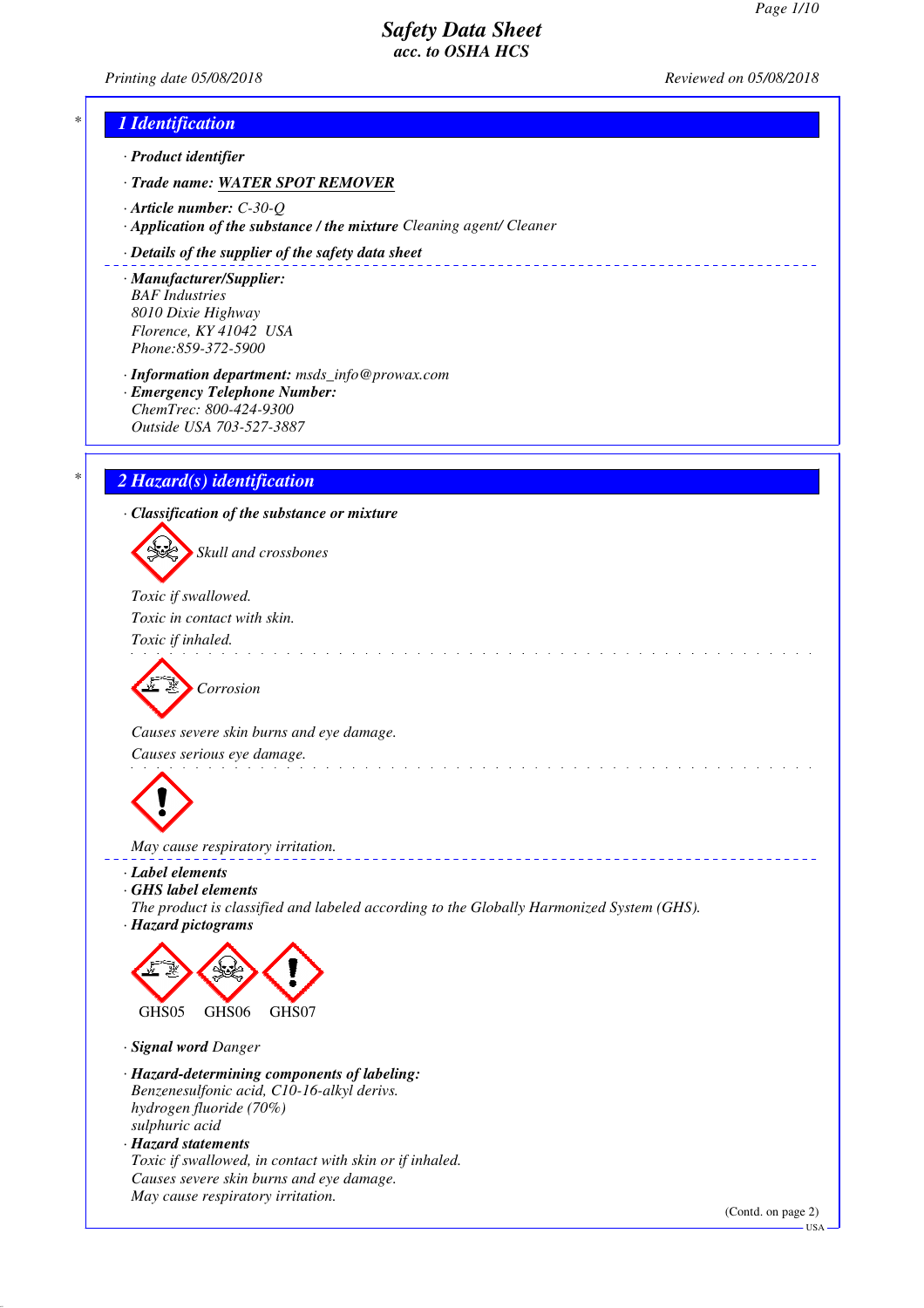*Printing date 05/08/2018 Reviewed on 05/08/2018*

#### *Trade name: WATER SPOT REMOVER*

|                                                                                                                | (Contd. of page 1) |
|----------------------------------------------------------------------------------------------------------------|--------------------|
| · Precautionary statements                                                                                     |                    |
| Avoid breathing mist/vapours/spray.                                                                            |                    |
| Do not get in eyes, on skin, or on clothing.                                                                   |                    |
| Wash thoroughly after handling.                                                                                |                    |
| Wear protective gloves/protective clothing/eye protection/face protection.                                     |                    |
| If swallowed: Rinse mouth. Do NOT induce vomiting.                                                             |                    |
| If on skin (or hair): Take off immediately all contaminated clothing. Rinse skin with water/shower.            |                    |
| IF INHALED: Remove person to fresh air and keep comfortable for breathing.                                     |                    |
| If in eyes: Rinse cautiously with water for several minutes. Remove contact lenses, if present and easy to do. |                    |
| Continue rinsing.                                                                                              |                    |
| Specific treatment (see on this label).                                                                        |                    |
| Wash contaminated clothing before reuse.                                                                       |                    |
| Absorb spillage to prevent material damage.                                                                    |                    |
| Store in a well-ventilated place. Keep cool.                                                                   |                    |
| Store in a closed container.                                                                                   |                    |
| Store locked up.                                                                                               |                    |
| $\cdot$ Other hazards                                                                                          |                    |
| · Results of PBT and vPvB assessment                                                                           |                    |
| · <b>PBT</b> : Not applicable.                                                                                 |                    |
| $\cdot v$ PvB: Not applicable.                                                                                 |                    |

*· Chemical characterization: Mixtures*

*· Description: Mixture of the substances listed below with nonhazardous additions.*

|  |  | · Dangerous components: |
|--|--|-------------------------|
|--|--|-------------------------|

| 68584-22-5 Benzenesulfonic acid, C10-16-alkyl derivs. | $12.5 - 10\%$ |
|-------------------------------------------------------|---------------|
| $7664-93-9$ sulphuric acid                            | $2.5 - 10\%$  |
| $\sqrt{7664-39-3}$ hydrogen fluoride (70%)            | ≤2.5%         |

## *\* 4 First-aid measures*

#### *· Description of first aid measures*

*· General information:*

*Immediately remove any clothing soiled by the product.*

*Remove breathing apparatus only after contaminated clothing have been completely removed. In case of irregular breathing or respiratory arrest provide artificial respiration.*

- *· After inhalation:*
- *Supply fresh air or oxygen; call for doctor.*
- *In case of unconsciousness place patient stably in side position for transportation.*
- *· After skin contact: Immediately wash with water and soap and rinse thoroughly.*
- *· After eye contact: Rinse opened eye for several minutes under running water. Then consult a doctor.*
- *· After swallowing:*

*Do not induce vomiting; immediately call for medical help.*

*Drink copious amounts of water and provide fresh air. Immediately call a doctor.*

- *· Information for doctor:*
- *· Most important symptoms and effects, both acute and delayed No further relevant information available.*
- *· Indication of any immediate medical attention and special treatment needed*

*No further relevant information available.*

# *5 Fire-fighting measures*

- *· Extinguishing media*
- *· Suitable extinguishing agents: Use fire fighting measures that suit the environment.*
- *· Special hazards arising from the substance or mixture No further relevant information available.*

(Contd. on page 3) USA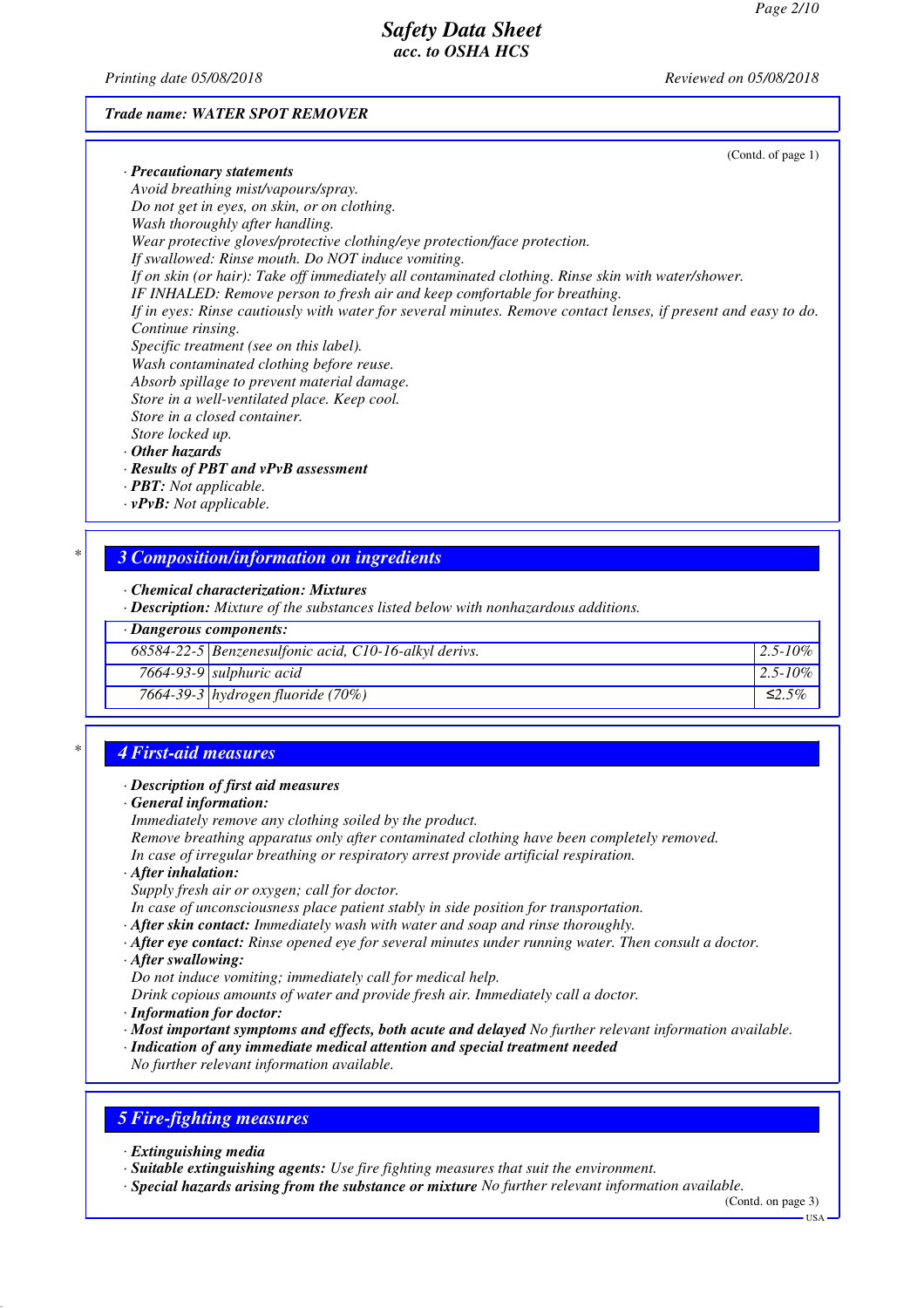(Contd. of page 2)

## *Safety Data Sheet acc. to OSHA HCS*

*Printing date 05/08/2018 Reviewed on 05/08/2018*

*Trade name: WATER SPOT REMOVER*

- *· Advice for firefighters*
- *· Protective equipment: Mouth respiratory protective device.*

## *\* 6 Accidental release measures*

- *· Personal precautions, protective equipment and emergency procedures Wear protective equipment. Keep unprotected persons away.*
- *· Environmental precautions: Dilute with plenty of water. Do not allow to enter sewers/ surface or ground water.*
- *· Methods and material for containment and cleaning up: Absorb with liquid-binding material (sand, diatomite, acid binders, universal binders, sawdust). Use neutralizing agent. Dispose contaminated material as waste according to item 13. Ensure adequate ventilation.*
- *· Reference to other sections See Section 7 for information on safe handling. See Section 8 for information on personal protection equipment. See Section 13 for disposal information.*

## *7 Handling and storage*

- *· Handling:*
- *· Precautions for safe handling Ensure good ventilation/exhaustion at the workplace. Open and handle receptacle with care. Prevent formation of aerosols.*
- *· Information about protection against explosions and fires: Keep respiratory protective device available.*
- *· Conditions for safe storage, including any incompatibilities*
- *· Storage:*
- *· Requirements to be met by storerooms and receptacles: No special requirements.*
- *· Information about storage in one common storage facility: Not required.*
- *· Further information about storage conditions: Keep receptacle tightly sealed.*
- *· Specific end use(s) No further relevant information available.*

*\* 8 Exposure controls/personal protection*

*· Additional information about design of technical systems: No further data; see item 7.*

- *· Control parameters*
- *· Components with limit values that require monitoring at the workplace:*

*The following constituents are the only constituents of the product which have a PEL, TLV or other recommended exposure limit.*

*At this time, the remaining constituent has no known exposure limits.*

## *7664-93-9 sulphuric acid*

- *PEL Long-term value: 1 mg/m³*
- *REL Long-term value: 1 mg/m³*
- *TLV Long-term value: 0.2\* mg/m³*
- *\*as thoracic fraction*

### *7664-39-3 hydrogen fluoride (70%)*

- *PEL Long-term value: 3 ppm as F*
- *REL Long-term value: 2.5 mg/m³, 3 ppm Ceiling limit value: 5\* mg/m³, 6\* ppm \*15-min, as F*

(Contd. on page 4)

USA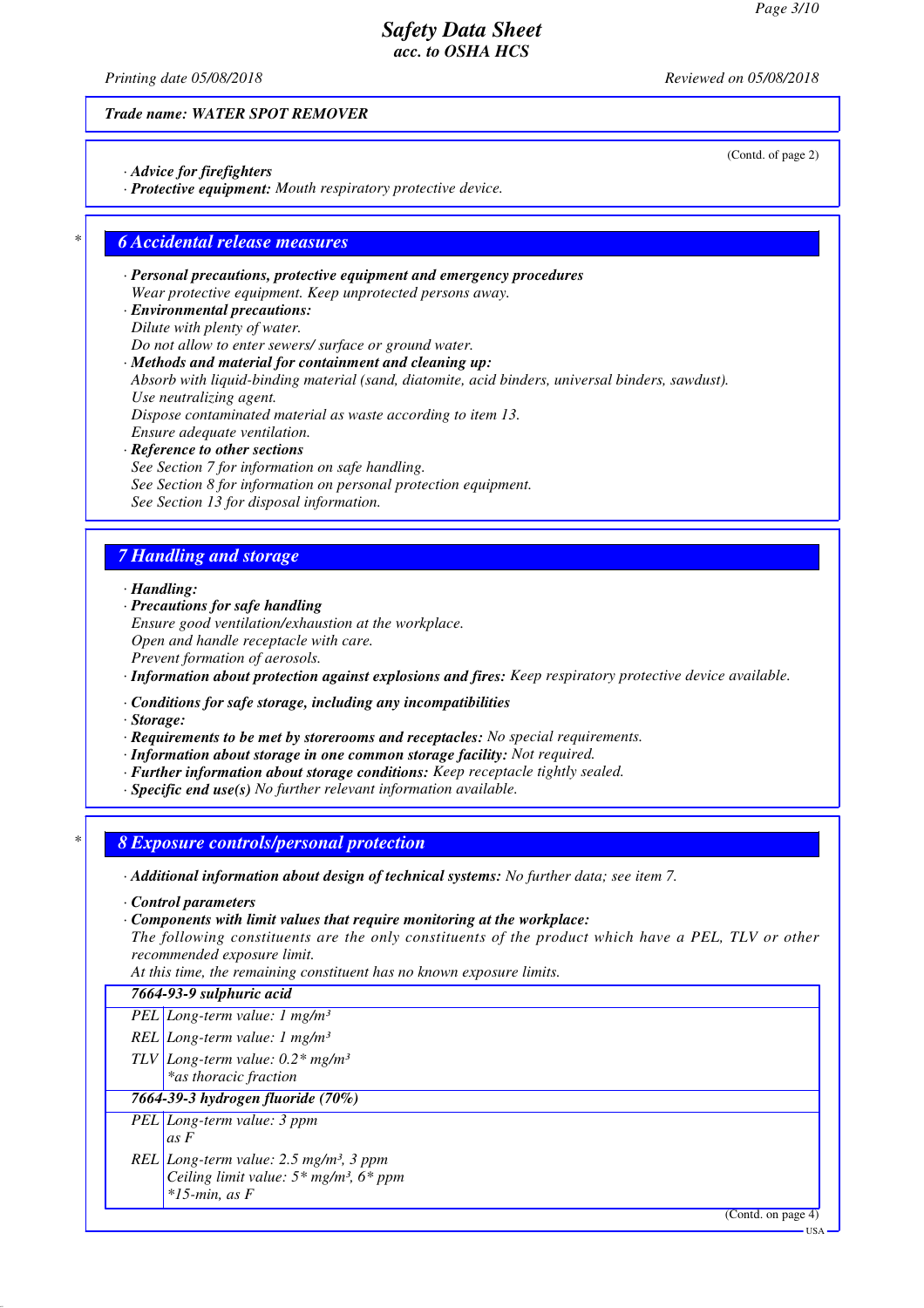*Printing date 05/08/2018 Reviewed on 05/08/2018*

### *Trade name: WATER SPOT REMOVER*

| (Contd. of page 3)                                                                                                                                                                             |  |
|------------------------------------------------------------------------------------------------------------------------------------------------------------------------------------------------|--|
| TLV Long-term value: $0.41$ mg/m <sup>3</sup> , $0.5$ ppm                                                                                                                                      |  |
| Ceiling limit value: 1.64 mg/m <sup>3</sup> , 2 ppm                                                                                                                                            |  |
| as F; Skin; BEI                                                                                                                                                                                |  |
| · Ingredients with biological limit values:                                                                                                                                                    |  |
| 7664-39-3 hydrogen fluoride (70%)                                                                                                                                                              |  |
| BEI $\beta$ mg/g creatinine                                                                                                                                                                    |  |
| Medium: urine                                                                                                                                                                                  |  |
| Time: prior to shift                                                                                                                                                                           |  |
| Parameter: Flourides (background)                                                                                                                                                              |  |
| 10 mg/g creatinine                                                                                                                                                                             |  |
| Medium: urine                                                                                                                                                                                  |  |
| Time: end of shift                                                                                                                                                                             |  |
| Parameter: Flourides (background)                                                                                                                                                              |  |
| Additional information: The lists that were valid during the creation were used as basis.                                                                                                      |  |
| · Exposure controls                                                                                                                                                                            |  |
| · Personal protective equipment:                                                                                                                                                               |  |
| · General protective and hygienic measures:                                                                                                                                                    |  |
| Keep away from foodstuffs, beverages and feed.                                                                                                                                                 |  |
| Immediately remove all soiled and contaminated clothing.                                                                                                                                       |  |
| Wash hands before breaks and at the end of work.                                                                                                                                               |  |
| Store protective clothing separately.                                                                                                                                                          |  |
| Avoid contact with the eyes.                                                                                                                                                                   |  |
| Avoid contact with the eyes and skin.                                                                                                                                                          |  |
| · Breathing equipment:                                                                                                                                                                         |  |
| In case of brief exposure or low pollution use respiratory filter device. In case of intensive or longer exposure<br>use respiratory protective device that is independent of circulating air. |  |
| · Protection of hands:                                                                                                                                                                         |  |
|                                                                                                                                                                                                |  |



*Protective gloves*

*The glove material has to be impermeable and resistant to the product/ the substance/ the preparation.*

*Due to missing tests no recommendation to the glove material can be given for the product/ the preparation/ the chemical mixture.*

*Selection of the glove material on consideration of the penetration times, rates of diffusion and the degradation*

### *· Material of gloves*

*The selection of the suitable gloves does not only depend on the material, but also on further marks of quality and varies from manufacturer to manufacturer. As the product is a preparation of several substances, the resistance of the glove material can not be calculated in advance and has therefore to be checked prior to the application.*

#### *· Penetration time of glove material*

*The exact break through time has to be found out by the manufacturer of the protective gloves and has to be observed.*

*· Eye protection:*



*Tightly sealed goggles*

(Contd. on page 5)

USA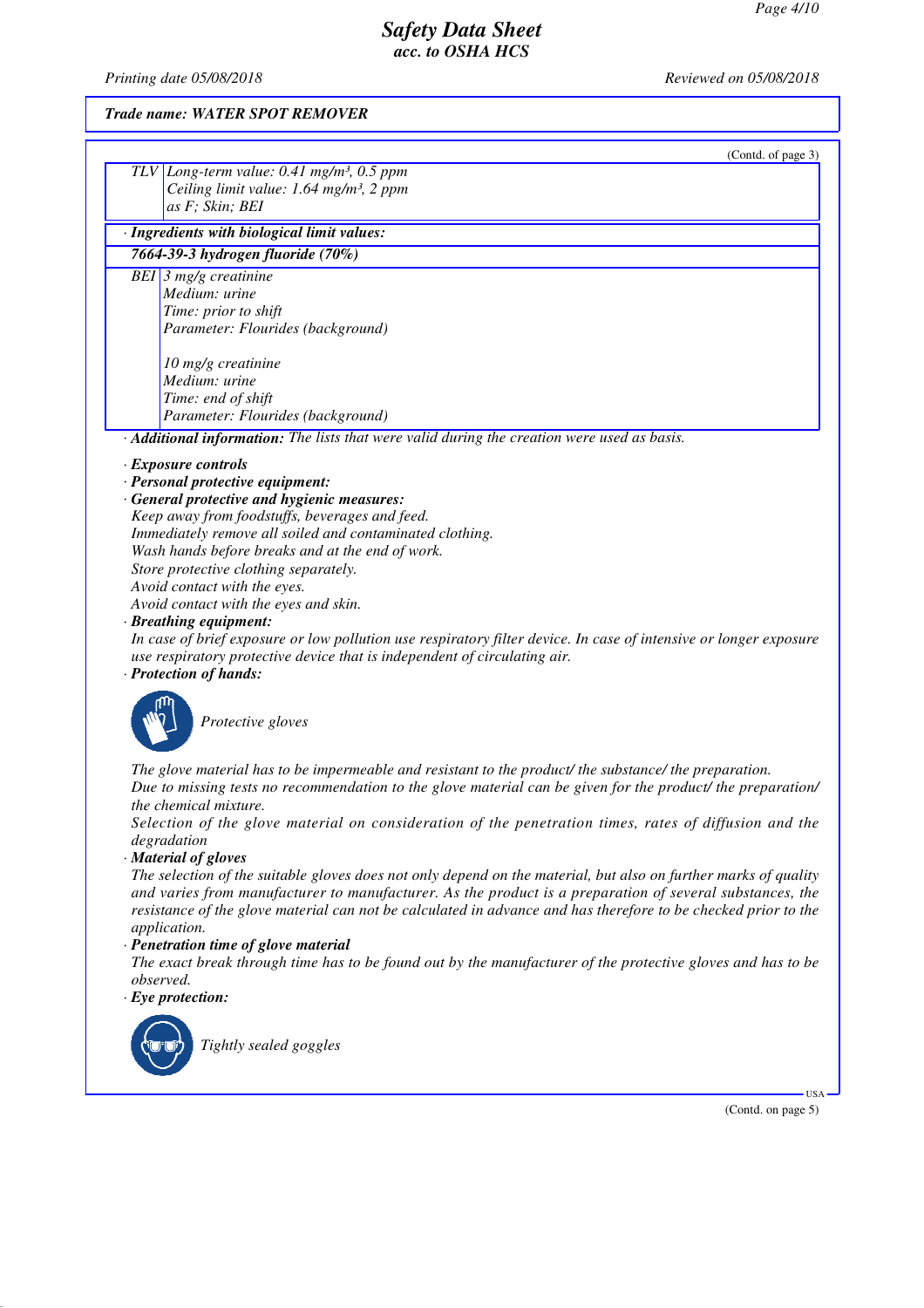*Printing date 05/08/2018 Reviewed on 05/08/2018*

*Trade name: WATER SPOT REMOVER*

(Contd. of page 4)

| · Information on basic physical and chemical properties    |                                               |
|------------------------------------------------------------|-----------------------------------------------|
| <b>General Information</b>                                 |                                               |
| $\cdot$ Appearance:<br>Form:                               | Liquid                                        |
| Color:                                                     | Light beige                                   |
| $\cdot$ Odor:                                              | Acrid                                         |
| · Odor threshold:                                          | Not determined.                               |
| $\cdot$ pH-value at 20 °C (68 °F):                         | $\leq l$                                      |
| Change in condition                                        |                                               |
| <b>Melting point/Melting range:</b>                        | Undetermined.                                 |
| <b>Boiling point/Boiling range:</b>                        | 100 °C (212 °F)                               |
| · Flash point:                                             | 301 °C (573.8 °F)                             |
| · Flammability (solid, gaseous):                           | Not applicable.                               |
| · Ignition temperature:                                    | >300 °C (>572 °F)                             |
| · Decomposition temperature:                               | Not determined.                               |
| · Auto igniting:                                           | Product is not selfigniting.                  |
| · Danger of explosion:                                     | Product does not present an explosion hazard. |
| <b>Explosion limits:</b>                                   |                                               |
| Lower:                                                     | Not determined.                               |
| <b>Upper:</b>                                              | Not determined.                               |
| $\cdot$ Vapor pressure at 20 °C (68 °F):                   | 23 hPa $(17.3 \text{ mm Hg})$                 |
| $\cdot$ Density at 20 °C (68 °F):                          | $1.0278$ g/cm <sup>3</sup> (8.577 lbs/gal)    |
| · Relative density                                         | Not determined.                               |
| · Vapor density                                            | Not determined.                               |
| · Evaporation rate                                         | Not determined.                               |
| · Solubility in / Miscibility with                         |                                               |
| Water:                                                     | Fully miscible.                               |
| · Partition coefficient (n-octanol/water): Not determined. |                                               |
| · Viscosity:                                               |                                               |
| Dynamic:                                                   | Not determined                                |
| Kinematic:                                                 | Not determined.                               |
| · Solvent content:                                         |                                               |
| Water:                                                     | 87.2%                                         |
| <b>VOC</b> content:                                        | $0.00 \%$                                     |

# *\* 10 Stability and reactivity*

*· Reactivity No further relevant information available.*

*· Chemical stability*

*· Thermal decomposition / conditions to be avoided: No decomposition if used according to specifications.*

- *· Possibility of hazardous reactions No dangerous reactions known.*
- *· Conditions to avoid No further relevant information available.*
- *· Incompatible materials: No further relevant information available.*

(Contd. on page 6)

 $-<sub>USA</sub>$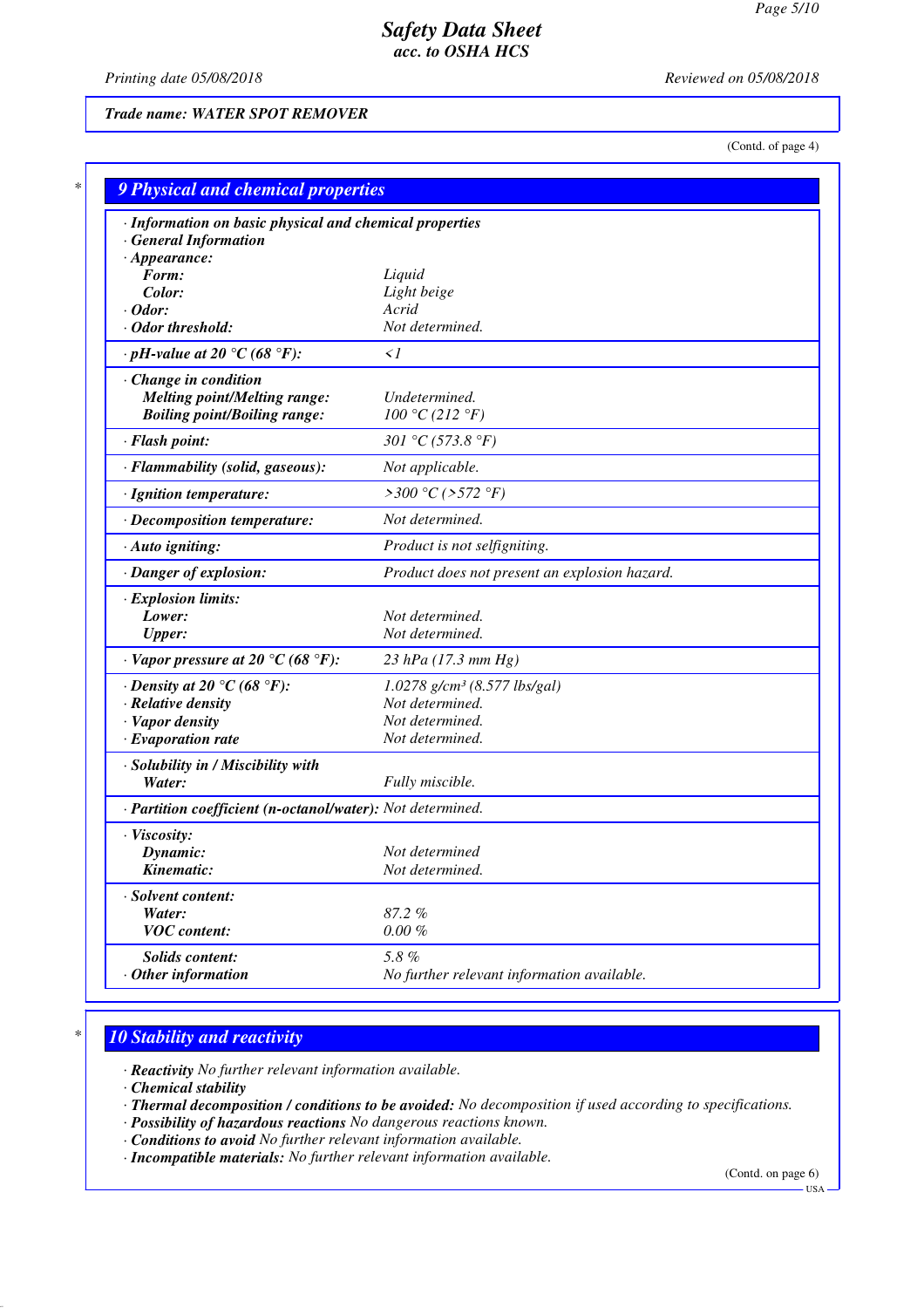*Printing date 05/08/2018 Reviewed on 05/08/2018*

*Trade name: WATER SPOT REMOVER*

(Contd. of page 5)

*· Hazardous decomposition products: No dangerous decomposition products known.*

# *\* 11 Toxicological information*

*· Information on toxicological effects*

#### *· Acute toxicity:*

*· Primary irritant effect:*

*· on the skin: Strong caustic effect on skin and mucous membranes.*

- *· on the eye:*
- *Strong caustic effect.*

*Strong irritant with the danger of severe eye injury.*

- *· Sensitization: No sensitizing effects known.*
- *· Additional toxicological information:*

*The product shows the following dangers according to internally approved calculation methods for preparations:*

*Toxic*

*Corrosive*

*Irritant*

*Swallowing will lead to a strong caustic effect on mouth and throat and to the danger of perforation of esophagus and stomach.*

*· Carcinogenic categories*

*· IARC (International Agency for Research on Cancer)*

*7664-93-9 sulphuric acid 1* 

*· NTP (National Toxicology Program)*

*7664-93-9 sulphuric acid K* 

*· OSHA-Ca (Occupational Safety & Health Administration)*

*None of the ingredients is listed.*

# *\* 12 Ecological information*

#### *· Toxicity*

- *· Aquatic toxicity: No further relevant information available.*
- *· Persistence and degradability No further relevant information available.*
- *· Behavior in environmental systems:*
- *· Bioaccumulative potential No further relevant information available.*
- *· Mobility in soil No further relevant information available.*
- *· Additional ecological information:*
- *· General notes:*

*Water hazard class 2 (Self-assessment): hazardous for water*

*Do not allow product to reach ground water, water course or sewage system.*

*Must not reach bodies of water or drainage ditch undiluted or unneutralized.*

*Danger to drinking water if even small quantities leak into the ground.*

*Rinse off of bigger amounts into drains or the aquatic environment may lead to decreased pH-values. A low pH-value harms aquatic organisms. In the dilution of the use-level the pH-value is considerably increased, so that after the use of the product the aqueous waste, emptied into drains, is only low water-dangerous.*

- *· Results of PBT and vPvB assessment*
- *· PBT: Not applicable.*
- *· vPvB: Not applicable.*
- *· Other adverse effects No further relevant information available.*

(Contd. on page 7)

USA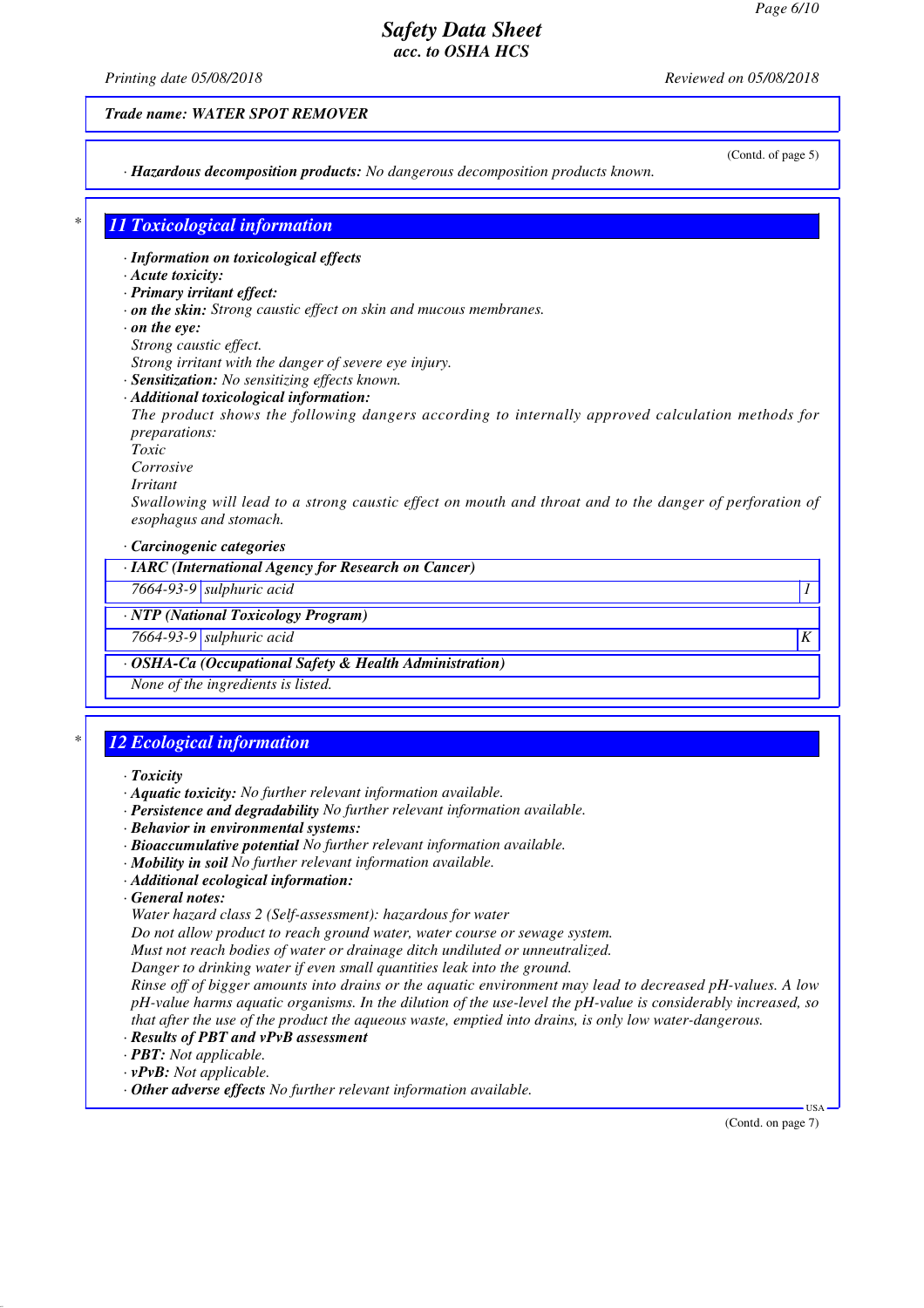*Printing date 05/08/2018 Reviewed on 05/08/2018*

*Trade name: WATER SPOT REMOVER*

(Contd. of page 6)

## *\* 13 Disposal considerations*

*· Waste treatment methods*

*· Recommendation:*

*Must not be disposed of together with household garbage. Do not allow product to reach sewage system.*

- *· Uncleaned packagings:*
- *· Recommendation: Disposal must be made according to official regulations.*
- *· Recommended cleansing agent: Water, if necessary with cleansing agents.*

# *\* 14 Transport information · UN-Number · DOT, ADR, IMDG, IATA UN2922 · UN proper shipping name · DOT Corrosive liquids, toxic, n.o.s. (Hydrofluoric acid, Sulfuric acid) · ADR 2922 Corrosive liquids, toxic, n.o.s. (Hydrofluoric acid, Sulfuric acid) · IMDG, IATA CORROSIVE LIQUID, TOXIC, N.O.S. (HYDROFLUORIC ACID, SULPHURIC ACID) · Transport hazard class(es) · DOT · Class 8 Corrosive substances · Label 8, 6.1 · ADR · Class 8 Corrosive substances · Label 8+6.1 · IMDG · Class 8 Corrosive substances · Label 8/6.1 · IATA · Class 8 Corrosive substances · Label 8 (6.1) · Packing group · DOT, ADR, IMDG, IATA II* (Contd. on page 8) USA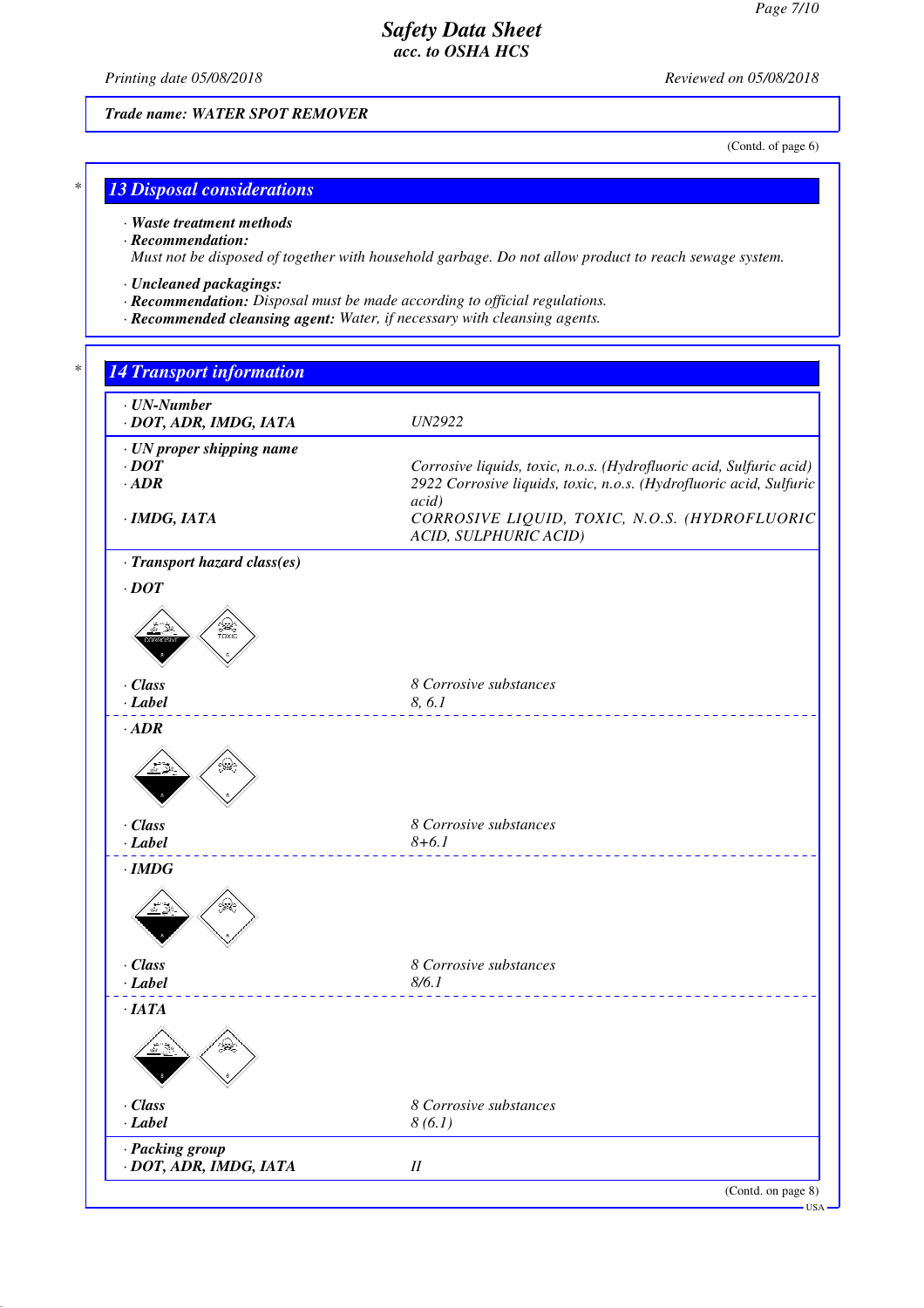*Printing date 05/08/2018 Reviewed on 05/08/2018*

*Trade name: WATER SPOT REMOVER*

|                                              | (Contd. of page 7)                                                                          |
|----------------------------------------------|---------------------------------------------------------------------------------------------|
| · Environmental hazards:                     |                                                                                             |
| · Marine pollutant:                          | No                                                                                          |
| · Special precautions for user               | Warning: Corrosive substances                                                               |
| · Danger code (Kemler):                      | 86                                                                                          |
| · EMS Number:                                | $F-A.S-B$                                                                                   |
| · Segregation groups                         | Acids                                                                                       |
| · Stowage Category                           | $\boldsymbol{B}$                                                                            |
| · Stowage Code                               | SW2 Clear of living quarters.                                                               |
| · Transport in bulk according to Annex II of |                                                                                             |
| <b>MARPOL73/78 and the IBC Code</b>          | Not applicable.                                                                             |
| · Transport/Additional information:          |                                                                                             |
| $\cdot$ DOT                                  |                                                                                             |
| • Quantity limitations                       | On passenger aircraft/rail: 1 L                                                             |
|                                              | On cargo aircraft only: 30 L                                                                |
| $-ADR$                                       |                                                                                             |
| $\cdot$ Excepted quantities (EQ)             | Code: E2                                                                                    |
|                                              | Maximum net quantity per inner packaging: 30 ml                                             |
|                                              | Maximum net quantity per outer packaging: 500 ml                                            |
| $\cdot$ IMDG                                 |                                                                                             |
| $\cdot$ Limited quantities (LQ)              | II.                                                                                         |
| $\cdot$ Excepted quantities (EQ)             | Code: E2                                                                                    |
|                                              | Maximum net quantity per inner packaging: 30 ml                                             |
|                                              | Maximum net quantity per outer packaging: 500 ml                                            |
| · UN "Model Regulation":                     | UN 2922 CORROSIVE LIQUIDS, TOXIC, N.O.S.<br>(HYDROFLUORIC ACID, SULFURIC ACID), 8 (6.1), II |

# *\* 15 Regulatory information*

*· Safety, health and environmental regulations/legislation specific for the substance or mixture · Sara*

*· Section 355 (extremely hazardous substances): 7664-93-9 sulphuric acid · Section 313 (Specific toxic chemical listings): 7664-93-9 sulphuric acid · TSCA (Toxic Substances Control Act) All ingredients are listed · TSCA new (21st Century Act) (Substances not listed) 7664-39-3 hydrogen fluoride (70%) · Proposition 65 · Chemicals known to cause cancer: None of the ingredients is listed. · Chemicals known to cause reproductive toxicity for females: None of the ingredients is listed. · Chemicals known to cause reproductive toxicity for males: None of the ingredients is listed. · Chemicals known to cause developmental toxicity: None of the ingredients is listed.* (Contd. on page 9) USA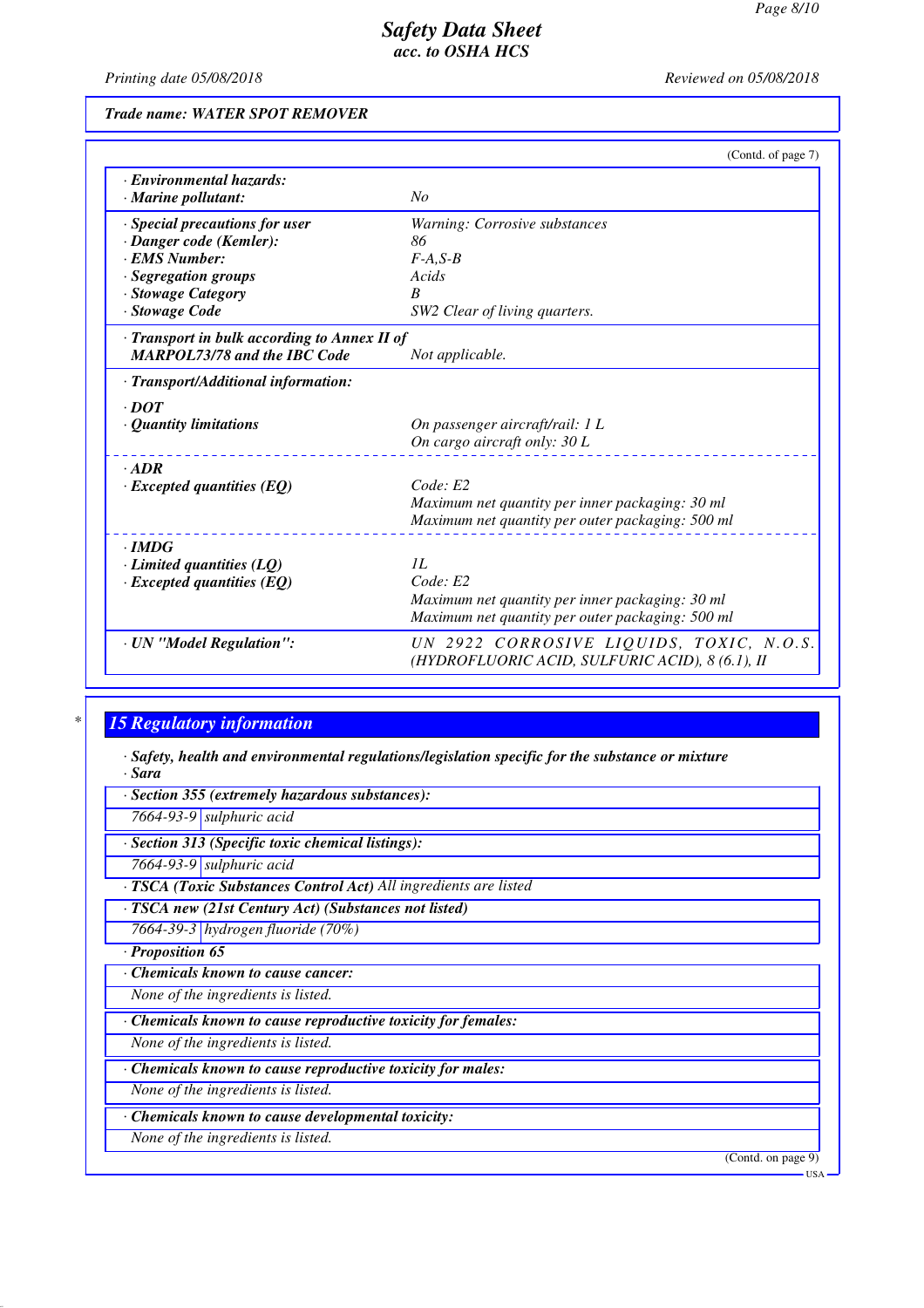*Printing date 05/08/2018 Reviewed on 05/08/2018*

*Trade name: WATER SPOT REMOVER*

(Contd. of page 8)

| · Carcinogenic categories                                                                                                             |                 |
|---------------------------------------------------------------------------------------------------------------------------------------|-----------------|
| · EPA (Environmental Protection Agency)                                                                                               |                 |
| None of the ingredients is listed.                                                                                                    |                 |
| · TLV (Threshold Limit Value established by ACGIH)                                                                                    |                 |
| $7664-93-9$ sulphuric acid                                                                                                            | $\overline{A2}$ |
| · NIOSH-Ca (National Institute for Occupational Safety and Health)                                                                    |                 |
| None of the ingredients is listed.                                                                                                    |                 |
| GHS label elements<br>The product is classified and labeled according to the Globally Harmonized System (GHS).<br>· Hazard pictograms |                 |
| GHS05<br>GHS06<br>GHS07                                                                                                               |                 |
| · Signal word Danger                                                                                                                  |                 |
| · Hazard-determining components of labeling:                                                                                          |                 |
| Benzenesulfonic acid, C10-16-alkyl derivs.                                                                                            |                 |
| hydrogen fluoride (70%)                                                                                                               |                 |
| sulphuric acid                                                                                                                        |                 |
| · Hazard statements                                                                                                                   |                 |
| Toxic if swallowed, in contact with skin or if inhaled.                                                                               |                 |
| Causes severe skin burns and eye damage.                                                                                              |                 |
| May cause respiratory irritation.                                                                                                     |                 |
| · Precautionary statements                                                                                                            |                 |
| Avoid breathing mist/vapours/spray.                                                                                                   |                 |
| Do not get in eyes, on skin, or on clothing.                                                                                          |                 |
| Wash thoroughly after handling.                                                                                                       |                 |
| Wear protective gloves/protective clothing/eye protection/face protection.                                                            |                 |
| If swallowed: Rinse mouth. Do NOT induce vomiting.                                                                                    |                 |
|                                                                                                                                       |                 |
| If on skin (or hair): Take off immediately all contaminated clothing. Rinse skin with water/shower.                                   |                 |
| IF INHALED: Remove person to fresh air and keep comfortable for breathing.                                                            |                 |
| If in eyes: Rinse cautiously with water for several minutes. Remove contact lenses, if present and easy to do.                        |                 |
| Continue rinsing.                                                                                                                     |                 |
| Specific treatment (see on this label).                                                                                               |                 |
| Wash contaminated clothing before reuse.                                                                                              |                 |
| Absorb spillage to prevent material damage.                                                                                           |                 |
| Store in a well-ventilated place. Keep cool.                                                                                          |                 |
| Store in a closed container.                                                                                                          |                 |
| Store locked up.                                                                                                                      |                 |
| · Chemical safety assessment: A Chemical Safety Assessment has not been carried out.                                                  |                 |

# *16 Other information*

*This information is based on our present knowledge. However, this shall not constitute a guarantee for any specific product features and shall not establish a legally valid contractual relationship.*

*· Date of preparation / last revision 05/08/2018 / 13 · Abbreviations and acronyms: ICAO: International Civil Aviation Organisation RID: Règlement international concernant le transport des marchandises dangereuses par chemin de fer (Regulations Concerning the International Transport of Dangerous Goods by Rail) ADR: Accord européen sur le transport des marchandises dangereuses par Route (European Agreement concerning the International Carriage of Dangerous Goods by Road) IMDG: International Maritime Code for Dangerous Goods DOT: US Department of Transportation IATA: International Air Transport Association* (Contd. on page 10) USA